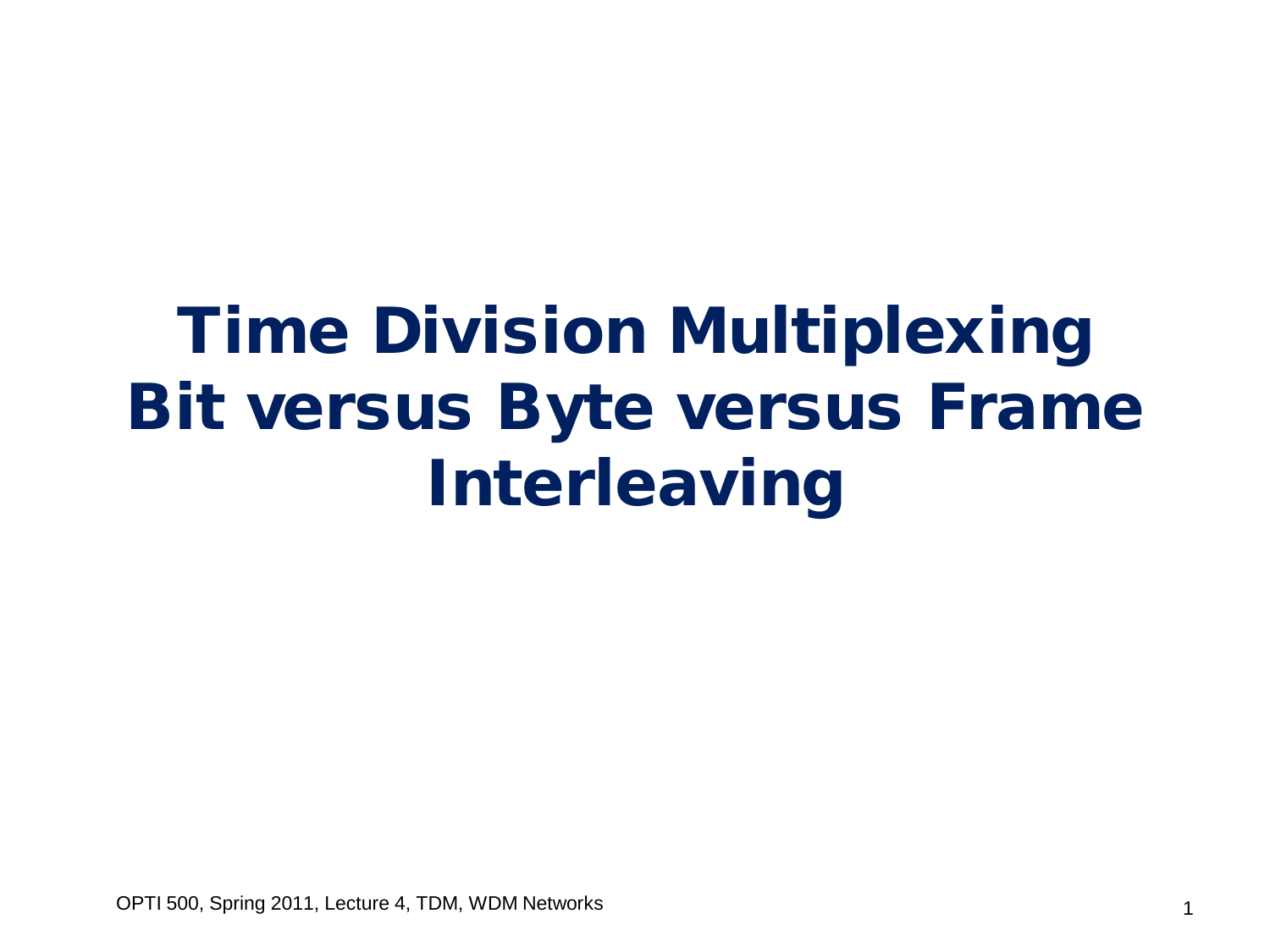# Time Division Multiplexing – Bit Interleaving



Bit interleaving is simple. There is no buffering and bit timing is preserved.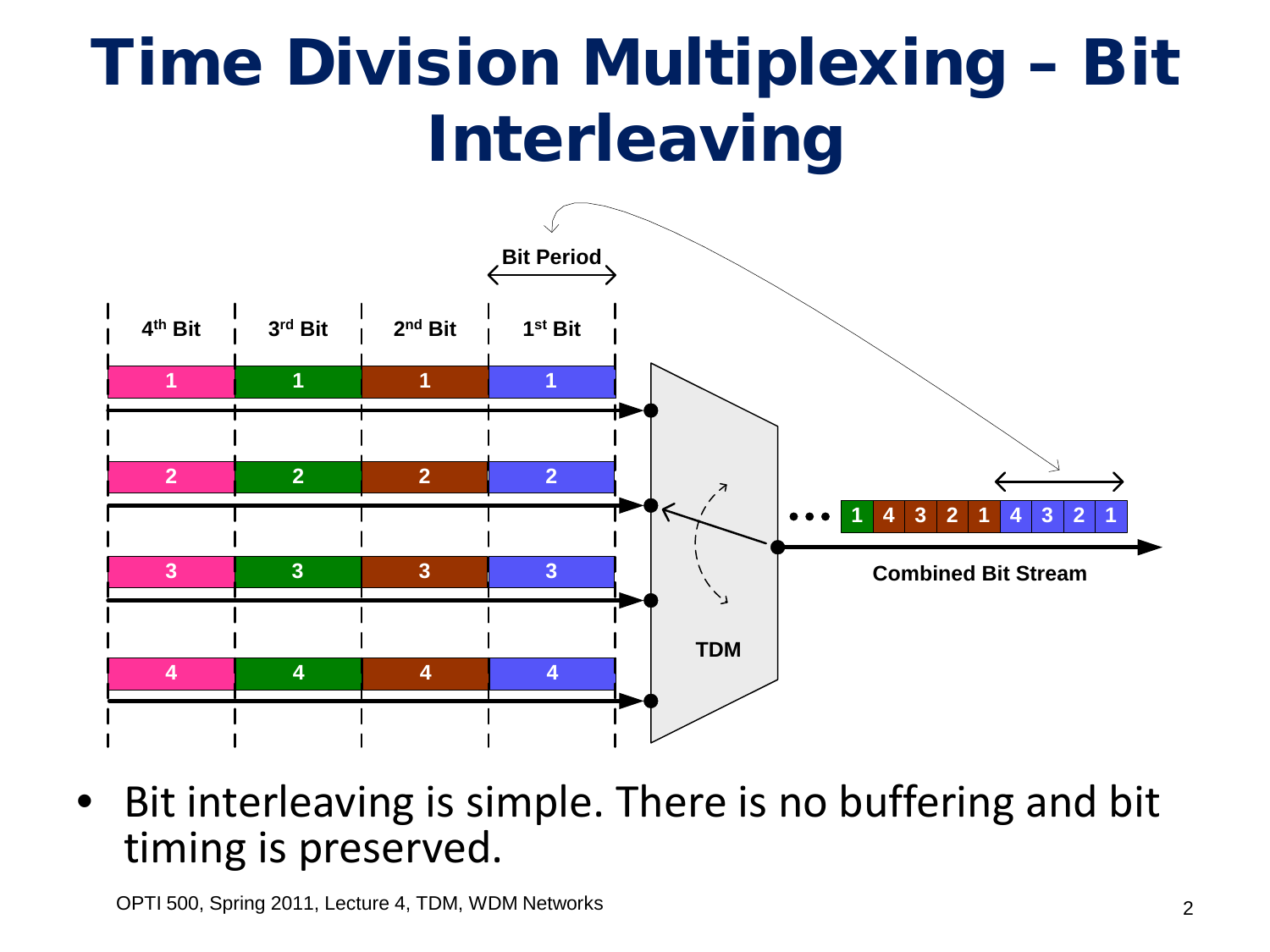# Analog Voice Signal Encoding with Pulse Code Modulation (PCM)



The DSO digitized voice signal has bytes every 125 microseconds.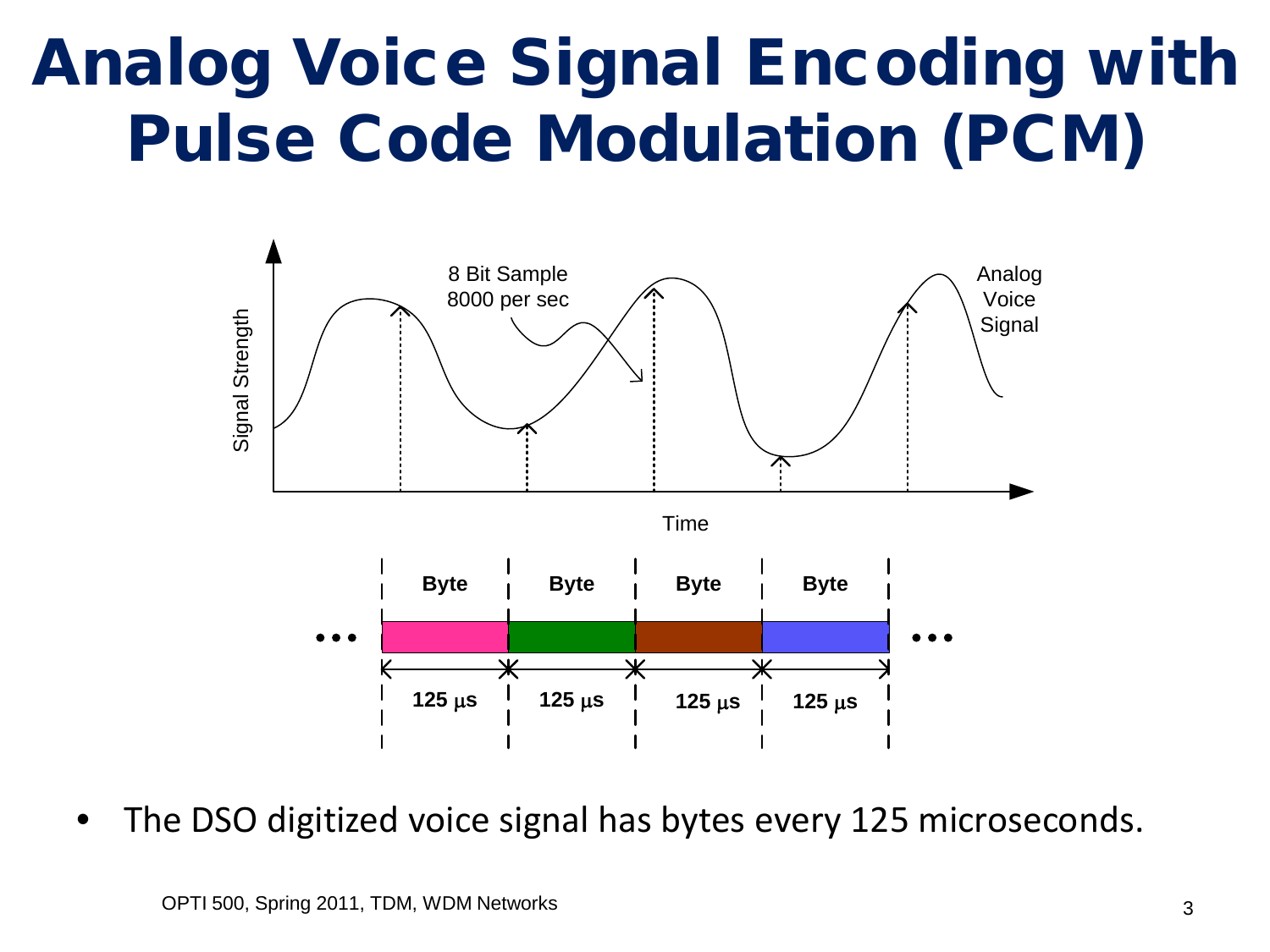# History of PCM



www.edhird.com



www.goforich.co.uk

- Alexander Graham Bell demonstrated a telephone in 1876
- Alec Reeves conceived pulse code modulation in 1937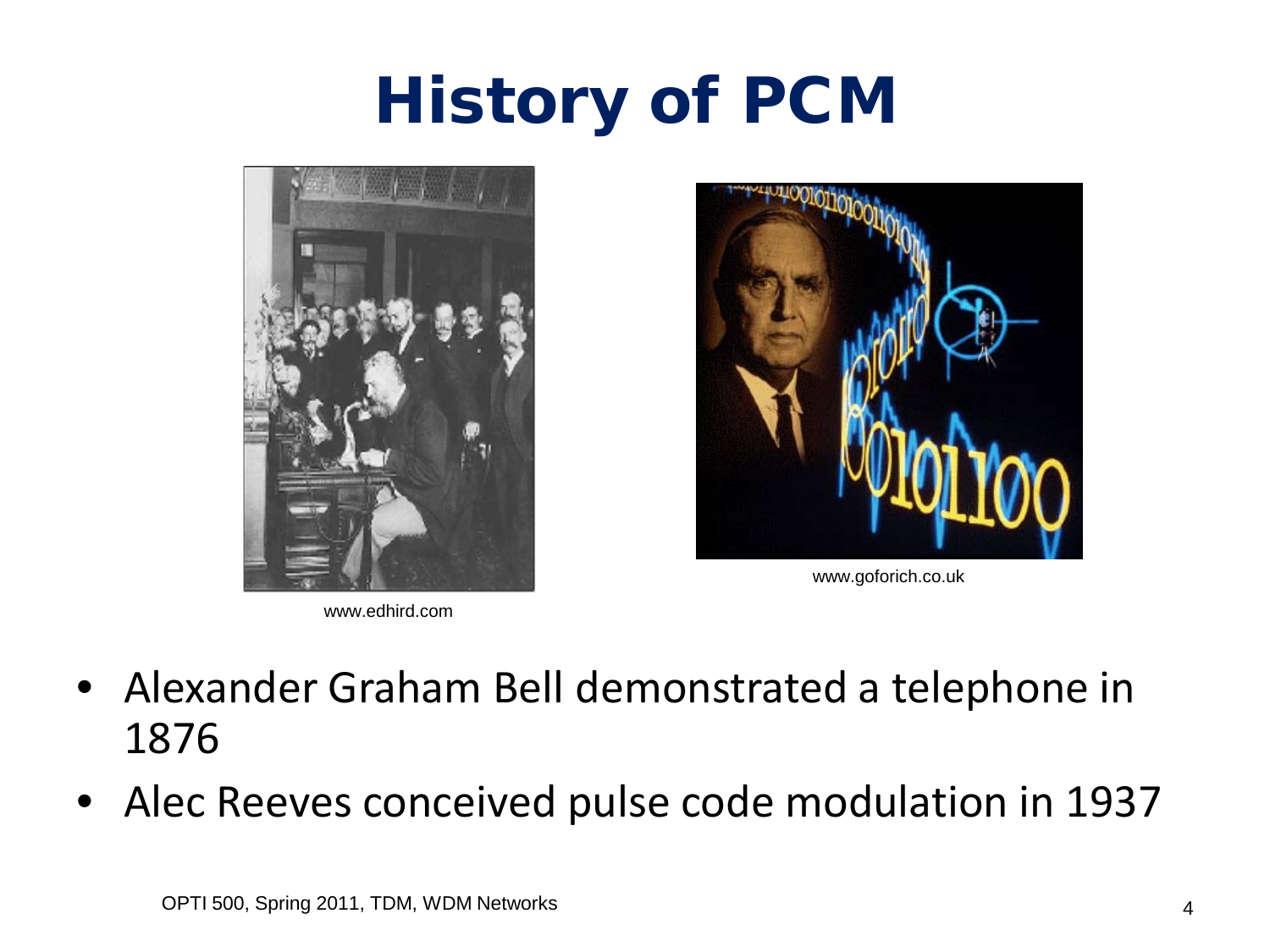# Time Division Multiplexing – Byte Interleaving



• Byte interleaving takes advantage of technology developed for computers and preserves byte timing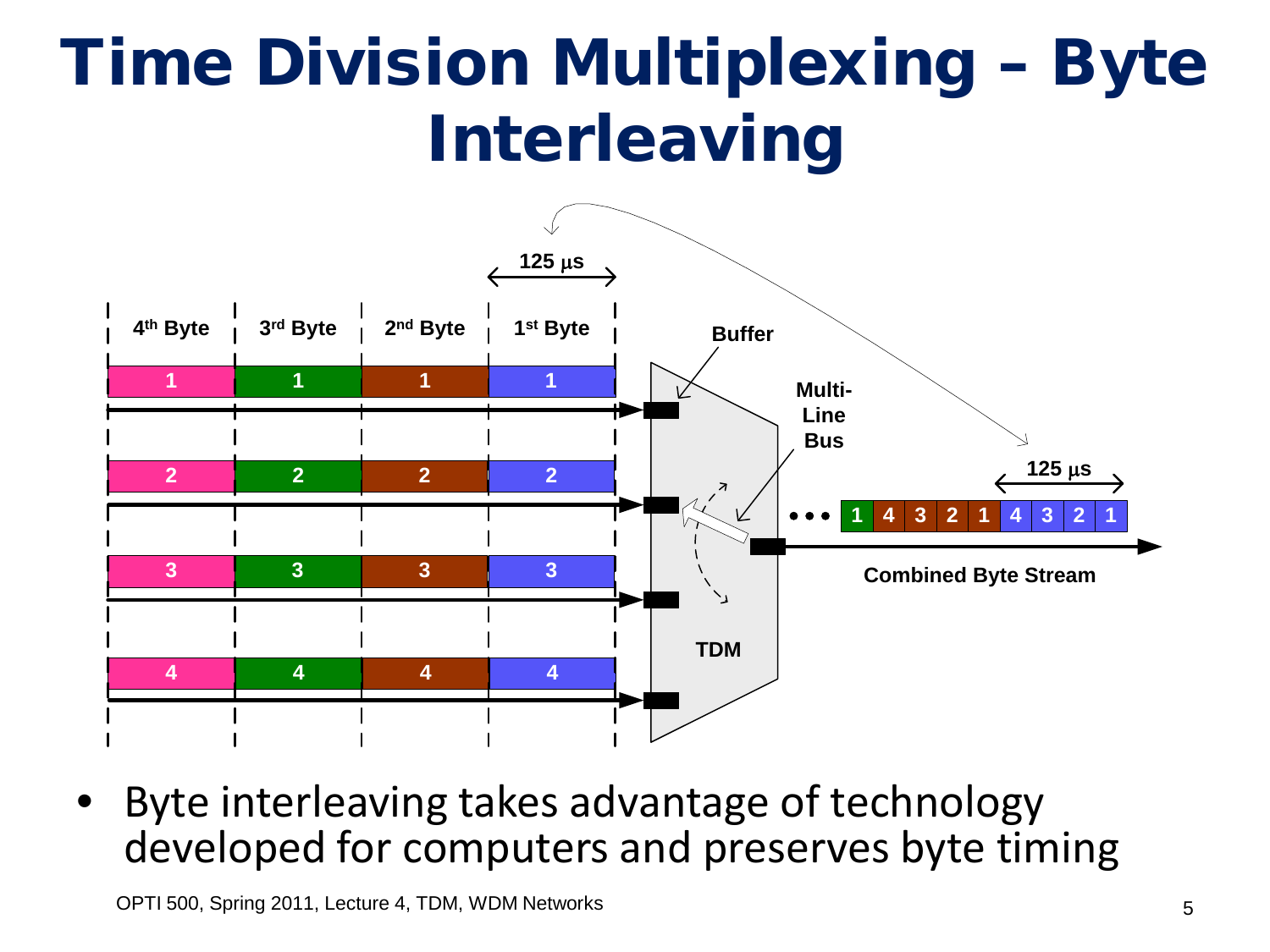# Time Division Multiplexing – Frame Interleaving



• Frame interleaving requires larger buffers and does not preserve byte timing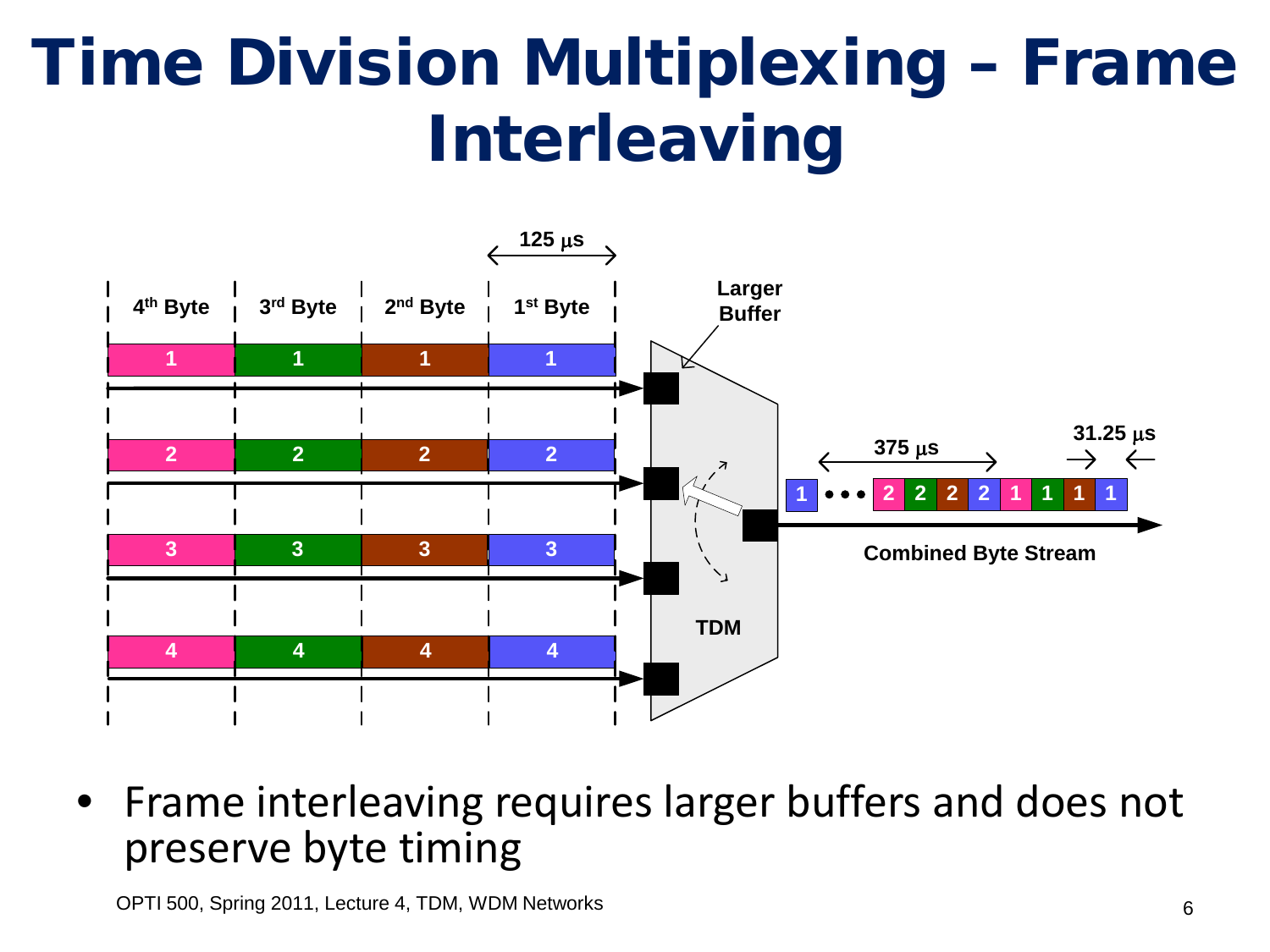# Staggered Frame Arrival



- Frames do not arrive at the same time.
- SONET byte interleaves and does not wait for lagging frames.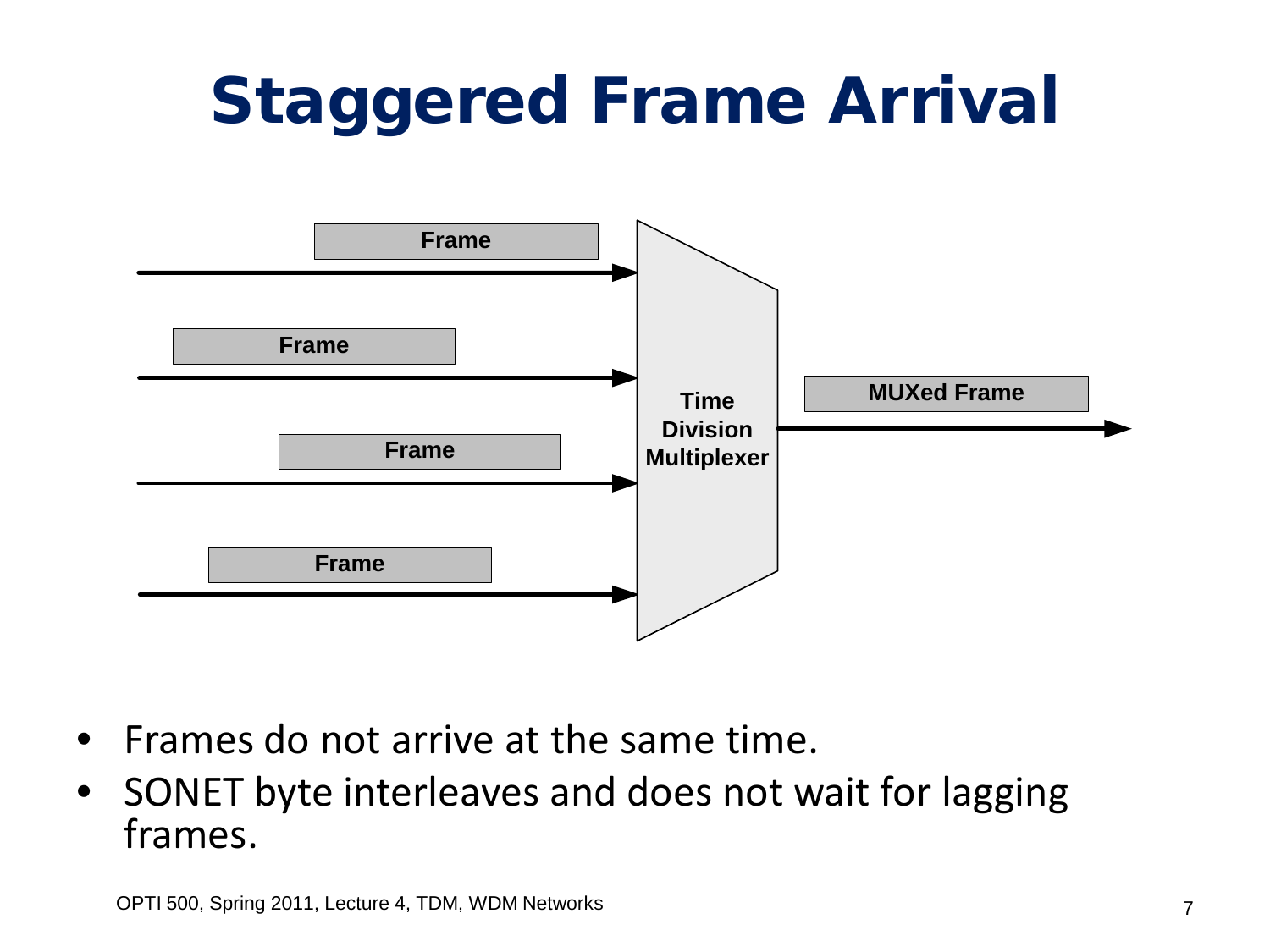#### SONET Synchronous Payload Envelope





• The synchronous payload envelope is allowed to extend over two SONET frames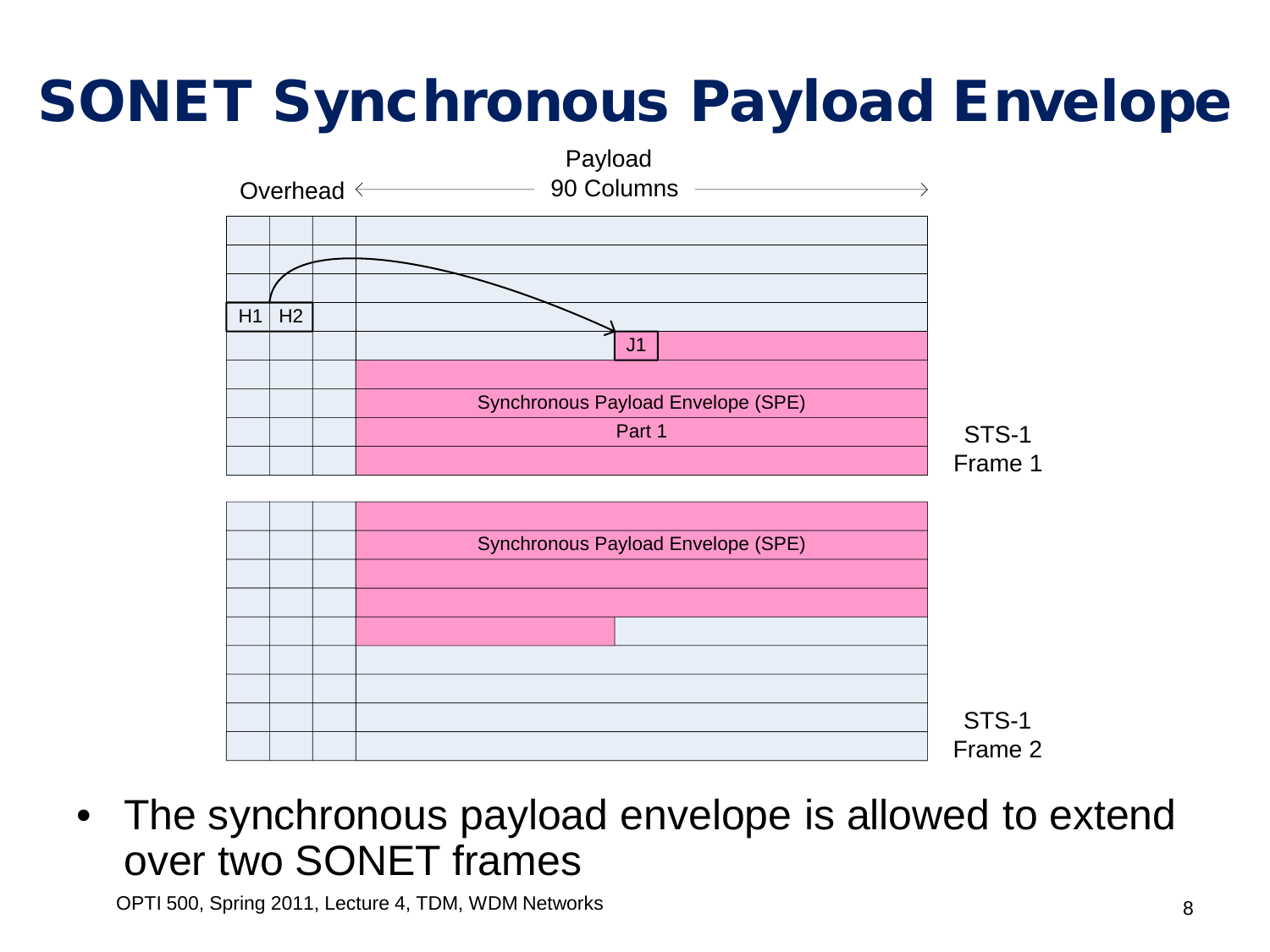#### WDM Network Links

λ**1,** λ**2,** λ**<sup>3</sup> …** λ**<sup>n</sup>**

• Optical Fibers in WDM Networks carry multiple signals each with a distinct wavelength.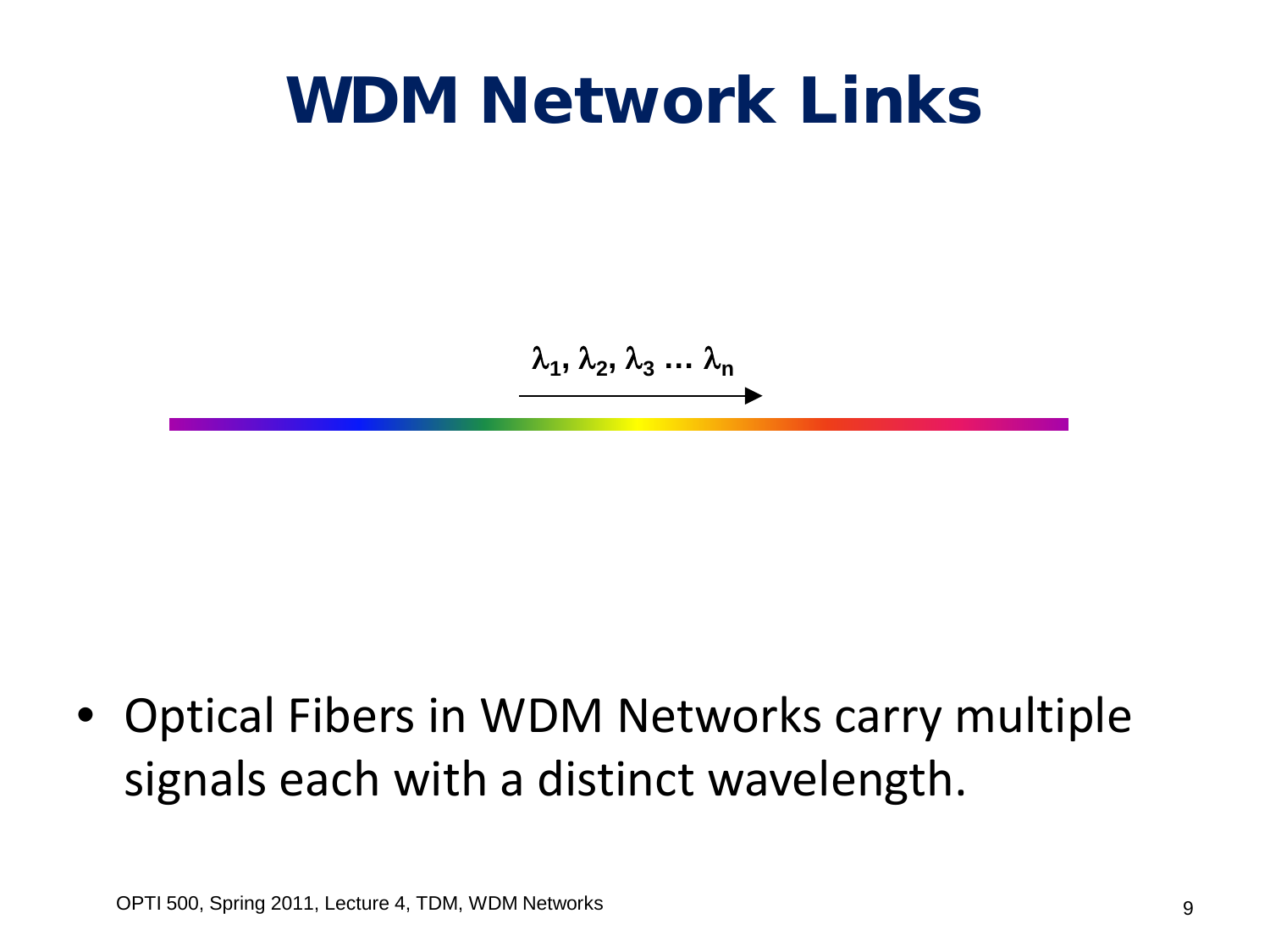# WDM Network Equipment



Wavelength Multiplexer/

**Demultiplexer** 

• Combines optical signals with different wavelengths into one combined optical signal



Optical Add/Drop **Multiplexer** 

• Adds or drops wavelengths from a WDM link



#### Reconfigurable Add/Drop Multiplexer

• Same as OADM but we can change the wavelengths to be added or dropped.



Wavelength Convertor

• Changes the wavelength of a signal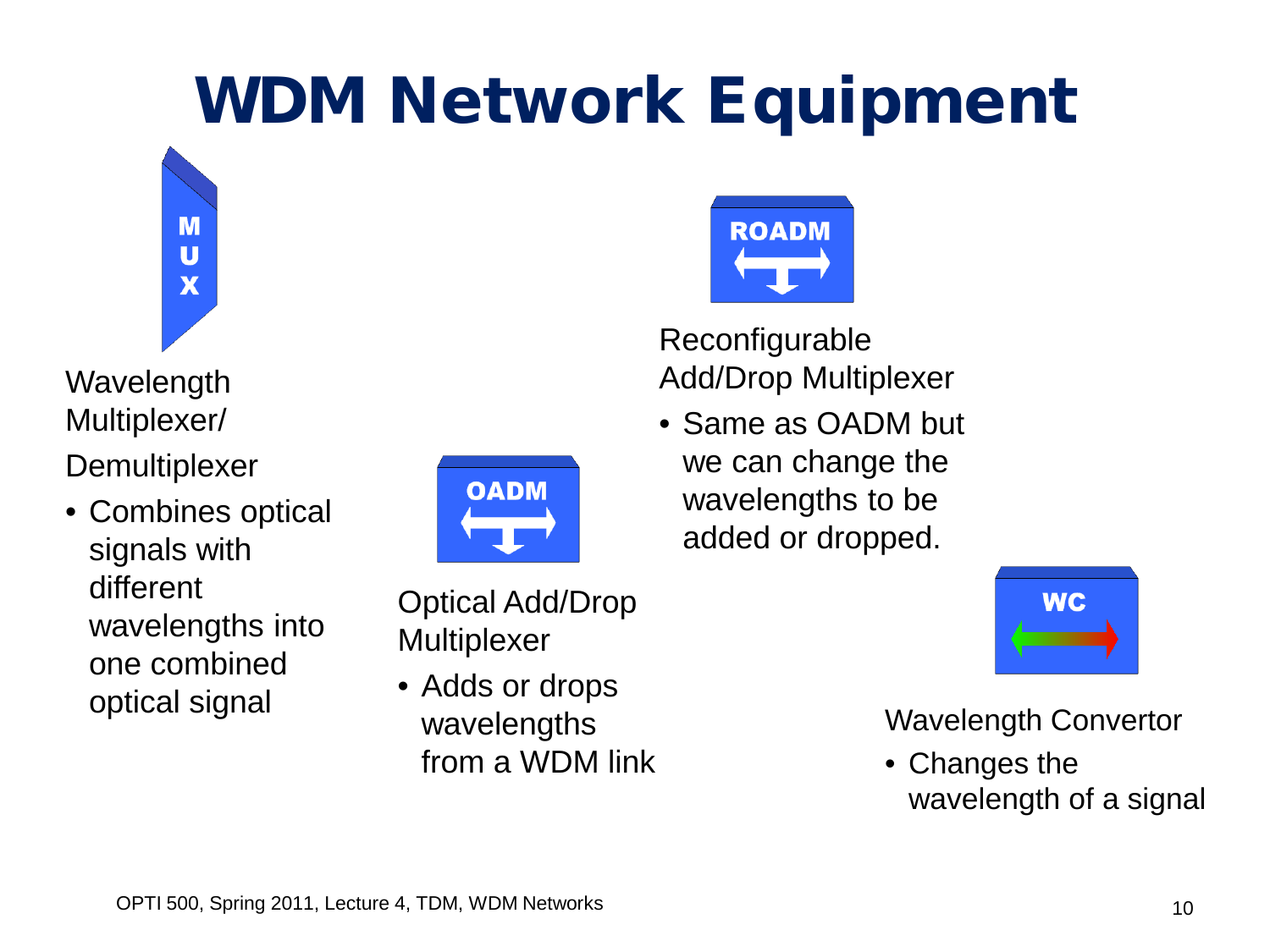### A Linear WDM Network

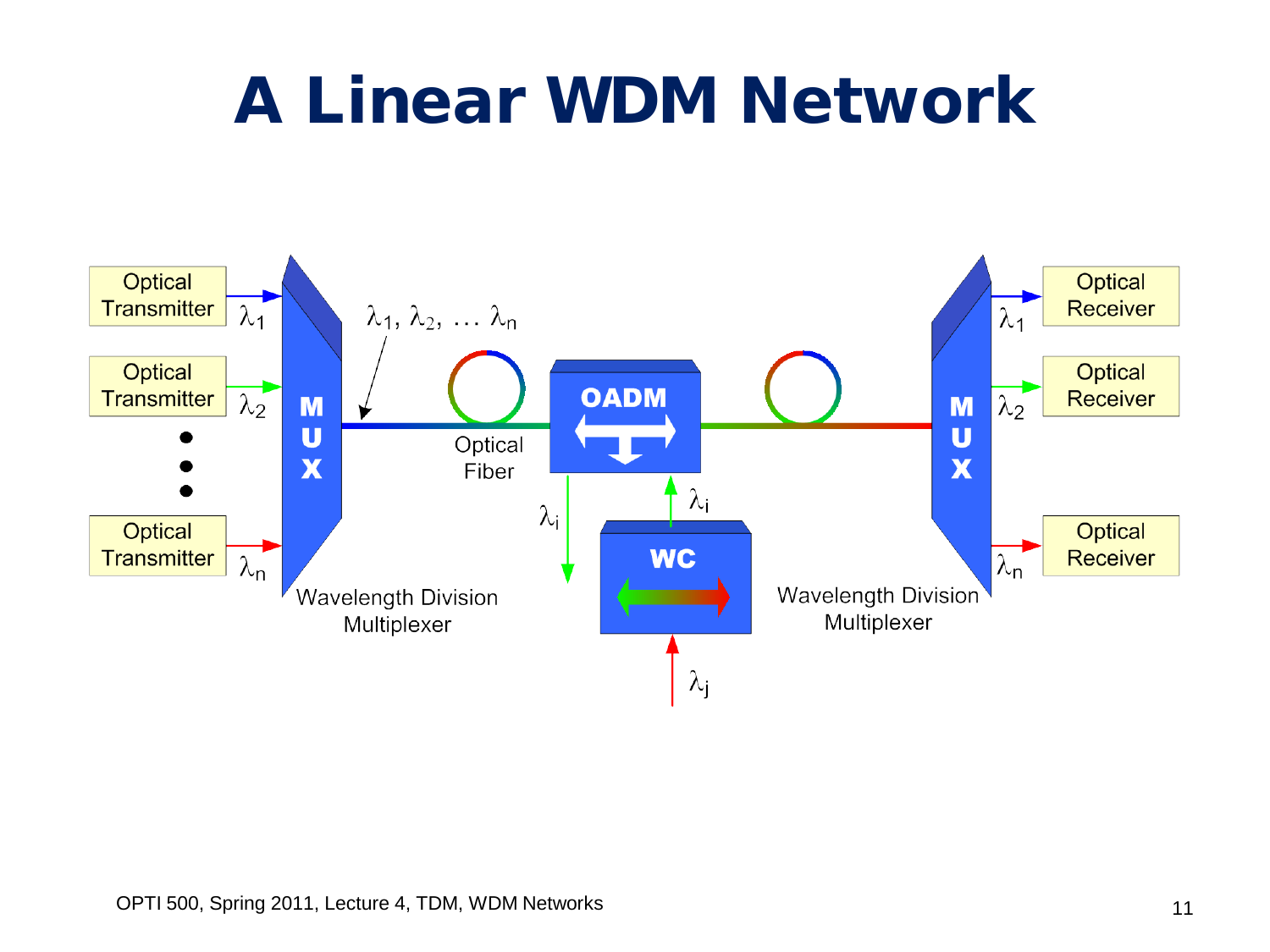# A WDM Ring

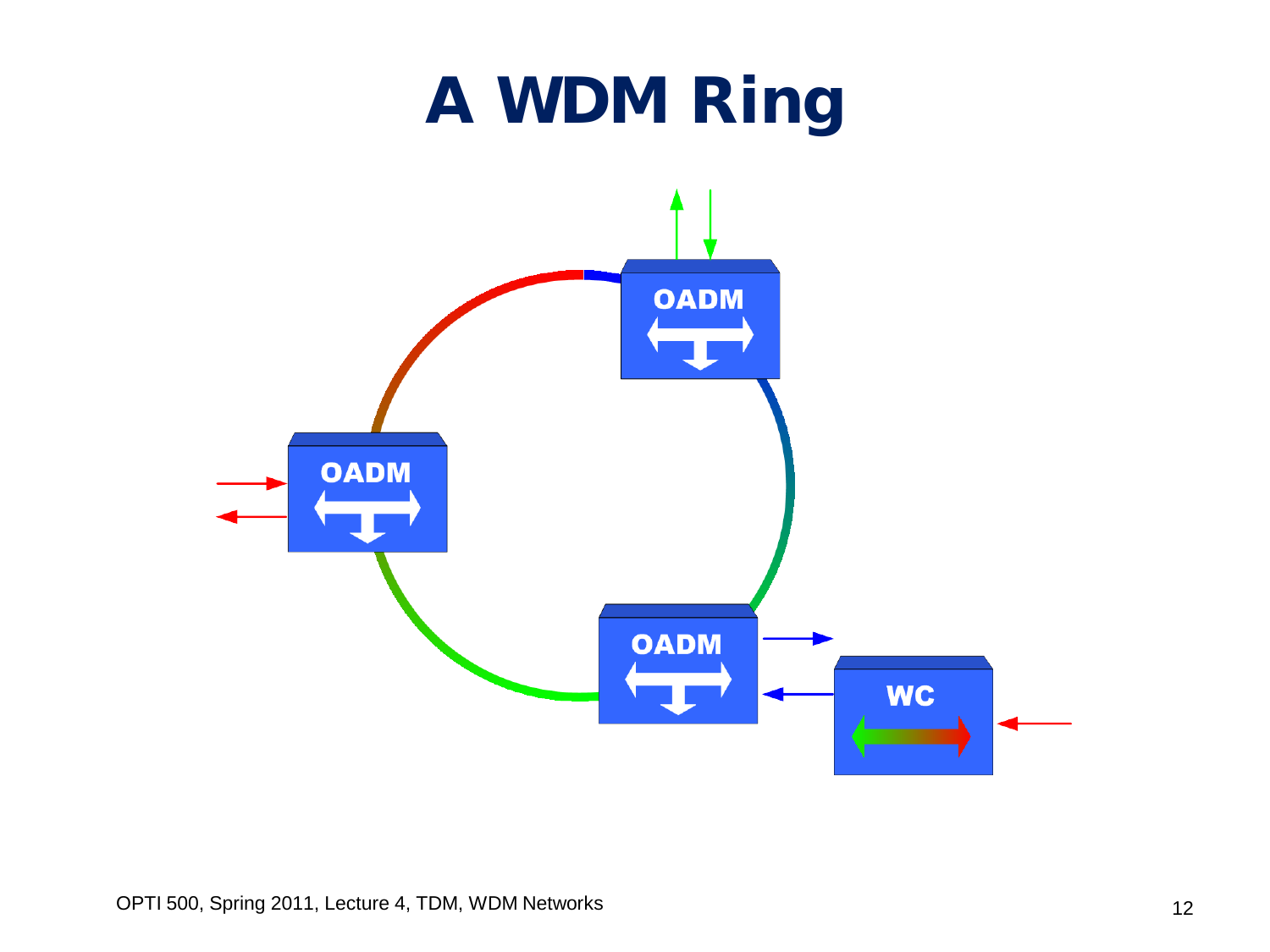# Data Communication Networks

- Data communication networks typically do not send real time data
- As a result, packet switching is often used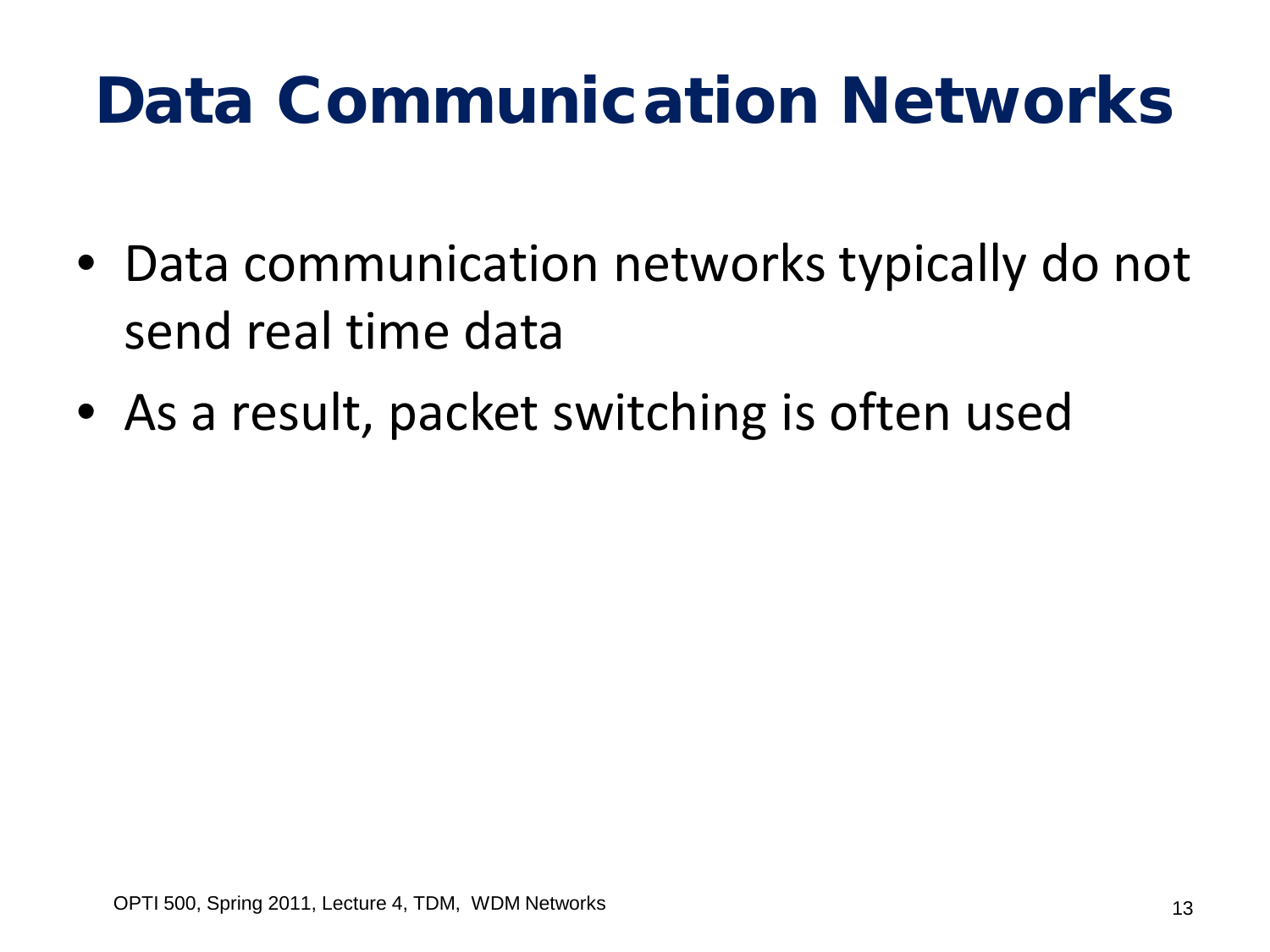

• When data is "circuit switched" a fixed path is established for the duration of the transfer